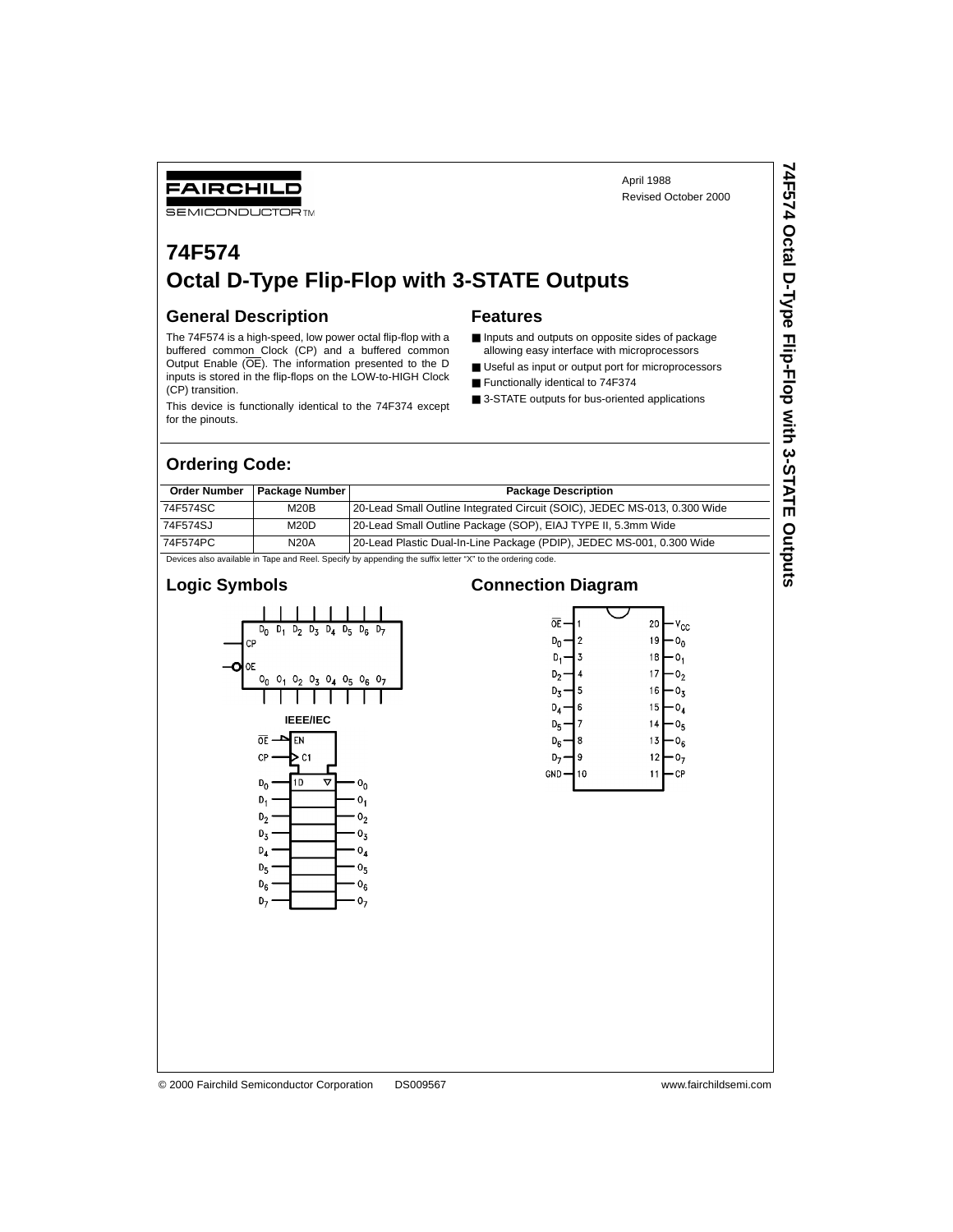# **74F574**

## **Unit Loading/Fan Out**

| <b>Pin Names</b> | <b>Description</b>                       | U.L.<br><b>HIGH/LOW</b> | Input I <sub>IH</sub> /I <sub>II</sub><br>Output $I_{OH}$ $I_{OH}$ |
|------------------|------------------------------------------|-------------------------|--------------------------------------------------------------------|
| $D_0 - D_7$      | Data Inputs                              | 1.0/1.0                 | 20 uA/-0.6 mA                                                      |
| <b>CP</b>        | Clock Pulse Input (Active LOW)           | 1.0/1.0                 | 20 µA/-0.6 mA                                                      |
| <b>OE</b>        | 3-STATE Output Enable Input (Active LOW) | 1.0/1.0                 | 20 µA/-0.6 mA                                                      |
| $O_0 - O_7$      | 3-STATE Outputs                          |                         | 150/40 (33.3) -3 mA/24 mA (20 mA)                                  |

#### **Functional Description**

The 74F574 consists of eight edge-triggered flip-flops with individual D-type inputs and 3-STATE true outputs. The buffered clock and buffered Output Enable are common to all flip-flops. The eight flip-flops will store the state of their individual D inputs that meet the setup and hold times requirements on the LOW-to-HIGH Clock (CP) transition. With the Output Enable (OE) LOW, the contents of the eight flip-flops are available at the outputs. When  $\overline{OE}$  is HIGH, the outputs go to the high impedance state. Operation of the OE input does not affect the state of the flipflops.

## **Function Table**

|           | Inputs                   |   |           | Internal   Outputs | <b>Function</b>   |
|-----------|--------------------------|---|-----------|--------------------|-------------------|
| <b>OE</b> | СP                       | D | Q         | Ο                  |                   |
| н         | н                        |   | <b>NC</b> | 7                  | Hold              |
| н         | н                        | н | <b>NC</b> | Z                  | Hold              |
| н         |                          |   |           | Z                  | Load              |
| н         |                          | н | н         | Z                  | Load              |
|           |                          |   |           | L                  | Data Available    |
|           |                          | н | н         | н                  | Data Available    |
|           | н                        | L | <b>NC</b> | <b>NC</b>          | No Change in Data |
|           | н                        | н | NC        | NC.                | No Change in Data |
|           | $H = HIGH$ Voltage Level |   |           |                    |                   |

L = LOW Voltage Level

 $X = Immaterial$ 

Z = High Impedance

 $\angle$  = LOW-to-HIGH Transition

NC = No Change

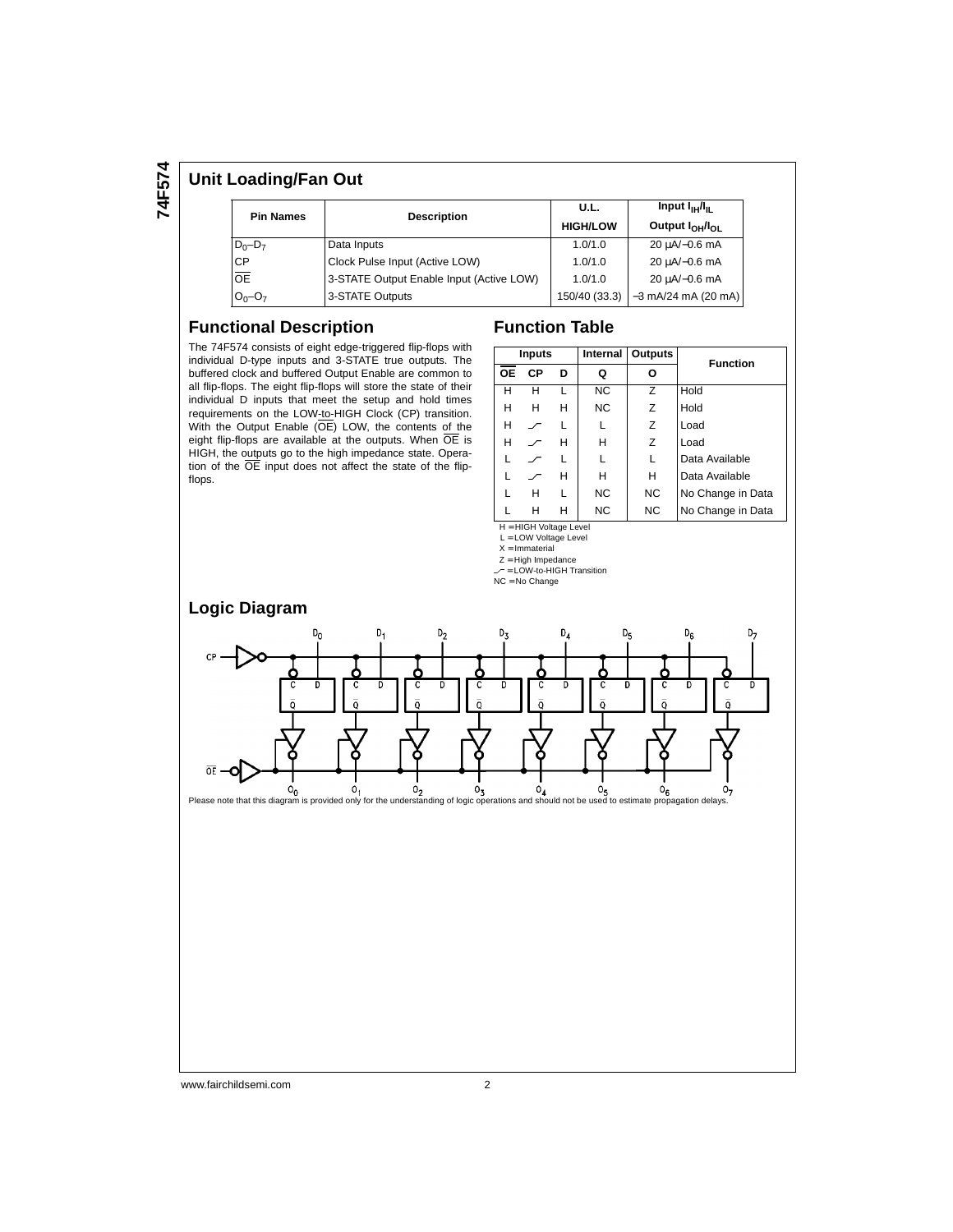#### **Absolute Maximum Ratings**(Note 1) **Recommended Operating**

Storage Temperature −65°C to +150°C Ambient Temperature under Bias −55°C to +125°C Junction Temperature under Bias −55°C to +150°C V<sub>CC</sub> Pin Potential to Ground Pin −0.5V to +7.0V Input Voltage (Note 2) −0.5V to +7.0V Input Current (Note 2) −30 mA to +5.0 mA Voltage Applied to Output in HIGH State (with  $V_{CC} = 0V$ ) Standard Output  $-0.5V$  to  $V_{CC}$ 3-STATE Output −0.5V to +5.5V Current Applied to Output

twice the rated  $I_{OL}$  (mA)

# **Conditions**

Free Air Ambient Temperature 0°C to +70°C Supply Voltage  $+4.5V$  to  $+5.5V$ 

**74F574**

**Note 1:** Absolute maximum ratings are values beyond which the device may be damaged or have its useful life impaired. Functional operation under these conditions is not implied.

**Note 2:** Either voltage limit or current limit is sufficient to protect inputs.

| in LOW State (Max) |  |  |
|--------------------|--|--|
|                    |  |  |

| Symbol           | Parameter                    |                     | <b>Min</b> | Typ | Max    | <b>Units</b>   | $V_{CC}$         | <b>Conditions</b>                |
|------------------|------------------------------|---------------------|------------|-----|--------|----------------|------------------|----------------------------------|
| $V_{\text{IH}}$  | Input HIGH Voltage           |                     | 2.0        |     |        | $\overline{V}$ |                  | Recognized as a HIGH Signal      |
| $V_{IL}$         | Input LOW Voltage            |                     |            |     | 0.8    | $\overline{V}$ |                  | Recognized as a LOW Signal       |
| $V_{CD}$         | Input Clamp Diode Voltage    |                     |            |     | $-1.2$ | $\vee$         | Min              | $I_{IN} = -18$ mA                |
| $V_{OH}$         | Output HIGH                  | $10\%$ $V_{C}$      | 2.5        |     |        |                |                  | $I_{OH} = -1$ mA                 |
|                  | Voltage                      | 10% V <sub>CC</sub> | 2.4        |     |        | $\vee$         | Min              | $I_{OH} = -3$ mA                 |
|                  |                              | $5\%$ $V_{CC}$      | 2.7        |     |        |                | $I_{OH} = -1$ mA |                                  |
|                  |                              | 5% V <sub>CC</sub>  | 2.7        |     |        |                |                  | $I_{OH} = -3$ mA                 |
| $V_{OL}$         | Output LOW                   | $10\%$ $V_{CC}$     |            |     |        | $\vee$         | Min              |                                  |
|                  | Voltage                      |                     |            |     | 0.5    |                |                  | $I_{\Omega I} = 24 \text{ mA}$   |
| $I_{\rm{H}}$     | Input HIGH                   |                     |            |     | 5.0    |                | Max              |                                  |
|                  | Current                      |                     |            |     |        | μA             |                  | $V_{IN} = 2.7V$                  |
| $I_{\text{BVI}}$ | Input HIGH Current           |                     |            |     | 7.0    |                | Max              |                                  |
|                  | <b>Breakdown Test</b>        |                     |            |     |        | μA             |                  | $V_{IN} = 7.0V$                  |
| $I_{CEX}$        | Output HIGH                  |                     |            |     | 50     |                | Max              |                                  |
|                  | Leakage Current              |                     |            |     |        | μA             |                  | $V_{\text{OUT}} = V_{\text{CC}}$ |
| $V_{ID}$         | Input Leakage                |                     | 4.75       |     |        | $\vee$         | 0.0              | $I_{ID} = 1.9 \mu A$             |
|                  | Test                         |                     |            |     |        |                |                  | All Other Pins Grounded          |
| $I_{OD}$         | Output Leakage               |                     |            |     | 3.75   |                | 0.0              | $VION = 150 mV$                  |
|                  | <b>Circuit Current</b>       |                     |            |     |        | μA             |                  | All Other Pins Grounded          |
| $I_{\rm IL}$     | Input LOW Current            |                     |            |     | $-0.6$ | mA             | Max              | $V_{IN} = 0.5V$                  |
| $I_{OZH}$        | Output Leakage Current       |                     |            |     | 50     | μA             | Max              | $V_{OIII} = 2.7V$                |
| $I_{OZL}$        | Output Leakage Current       |                     |            |     | $-50$  | μA             | Max              | $V_{OIII} = 0.5V$                |
| $I_{OS}$         | Output Short-Circuit Current |                     | $-60$      |     | $-150$ | mA             | Max              | $V_{OIIT} = 0V$                  |
| $I_{ZZ}$         | <b>Bus Drainage Test</b>     |                     |            |     | 500    | μA             | 0.0V             | $V_{OIII} = 5.25V$               |
| $I_{CCZ}$        | Power Supply Current         |                     |            | 55  | 86     | mA             | Max              | $V_O = HIGH Z$                   |

# **DC Electrical Characteristics**

3 www.fairchildsemi.com